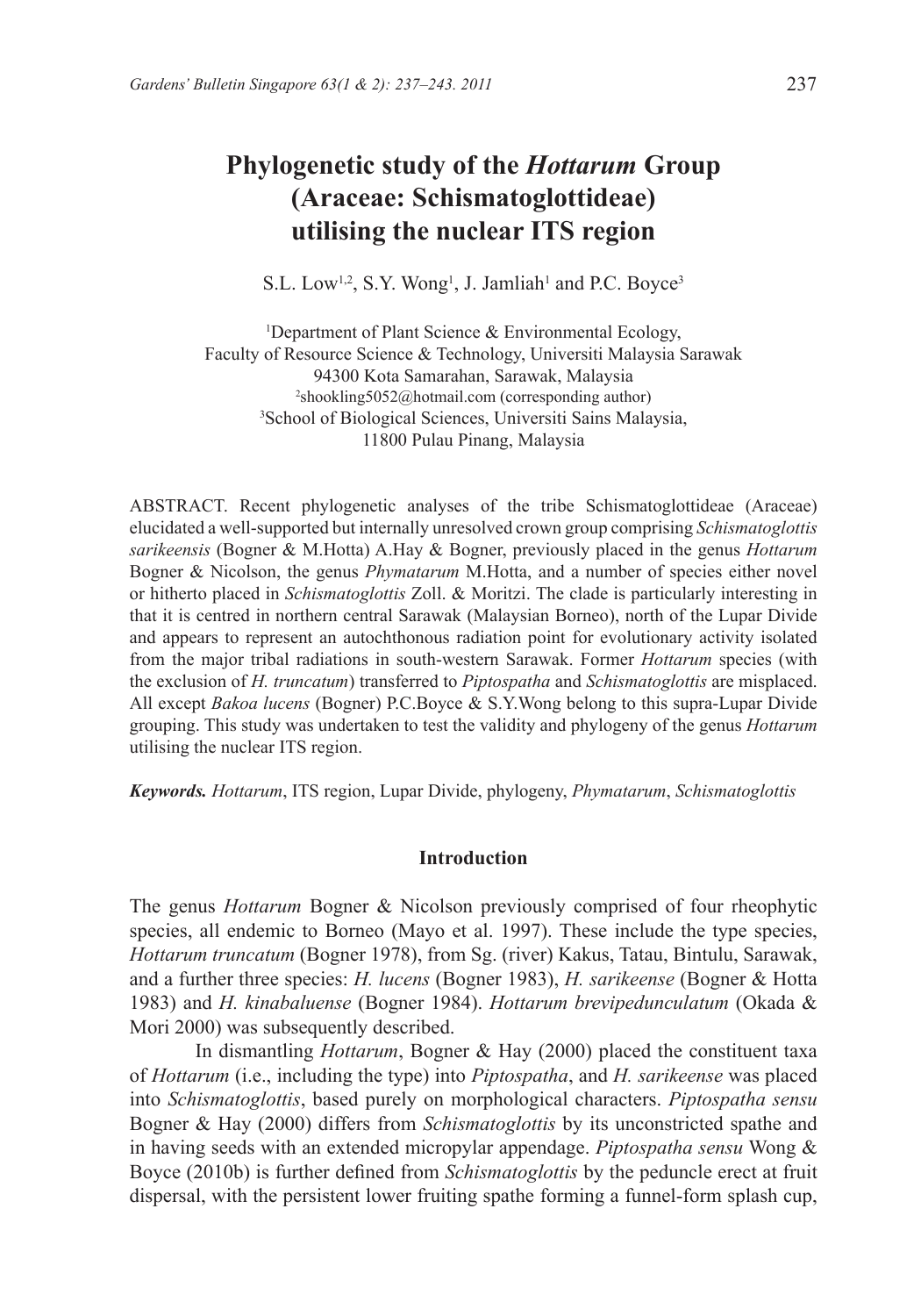and pistils connate into a syncarpium (or rarely free but coherent).

Phylogenetic analyses of the tribe Schismatoglottideae (Wong et al. 2010), with a well-supported molecular profile and compelling morphological peculiarities, supported the removal of *H. lucens* to a new genus, *Bakoa* (= *Bakoa lucens*; Wong & Boyce 2010a) and *H. kinabaluense* to the generically novel *Ooia*  (= *Ooia kinabaluensis*; Wong & Boyce 2010b). Recently, another former *Hottarum*  species, *H. brevipedunculatum* was shown to represent a second species of *Bakoa* (*B. brevipedunculata*; Wong 2011). These transfers leave a core of species, including the nomenclatural type (*Hottarum truncatum*), *Hottarum sarikeense*, *Schismatoglottis josefii* A.Hay, and three undescribed species in a *Phymatarum* + *Hottarum* clade.

#### **Materials and methods**

# *Sampling*

Twenty taxa were selected. Nine taxa formed the ingroup, including the type of *Hottarum*, *H*. *truncatum*; *H. sarikeense* (two accessions), *Schismatoglottis josefii*, and its putative sister taxa, *Phymatarum borneense* (two accessions), and three unplaced taxa (*Schismatoglottis* sp. A [AR-114], *S.* sp. B [AR-135] and *S. 'petradoxa'* [AR-920]). Eleven outgroup taxa were selected based on the results from Wong et al. (2010), and comprise *Schismatoglottis* (2 species), *Aridarum* (7 species) and *Bucephalandra* (2 accessions). Appendix A lists all the taxa and its respective localities, together with voucher information and GenBank accession numbers. Vouchers are deposited with the Herbarium of the Sarawak Forestry Department (SAR).

# *DNA extraction, PCR and sequencing*

Total DNA was extracted using a modified version of the 2X CTAB protocol (Doyle & Doyle 1987) with the addition of PVP (PolyVinylPyrrolidone) as described by Gauthier et al. (2008). ITS1 (Internal Transcribed Spacer 1) and ITS 2 were amplified using the primer pairs 1F/1R and 3F/4R, respectively (White et al. 1990). Polymerase chain reactions (PCRs) were conducted in a total reaction volume of 20 µl comprising  $1X$  buffer,  $0.1$ mM dNTP mix,  $0.2$ mM of each primer,  $2.0$ mM  $MgCl<sub>2</sub>$ ,  $2$  units Taq DNA polymerase and 2 µl of DNA extract). 1 µl of DMSO was added to each reaction for improved amplification.

PCR conditions included an initial 2-min denaturation at 95º C, 40 cycles of 1-min at 95º C (denaturation), 1-min at 50º C-60º C (annealing), and 2-min at 72º C (extension), followed by a final 10-min extension at 72<sup>º</sup> C. PCR products were visualised on 1.5% or 2.0% agarose gels. Desired products were purified and sent for sequencing.

# *Sequence alignment and phylogenetic analyses*

All sequences obtained were manually checked, edited, assembled and aligned using the BioEdit version 7.0.5 (Hall 1999). Gaps were treated as insertions or deletions of nucleotides (indels).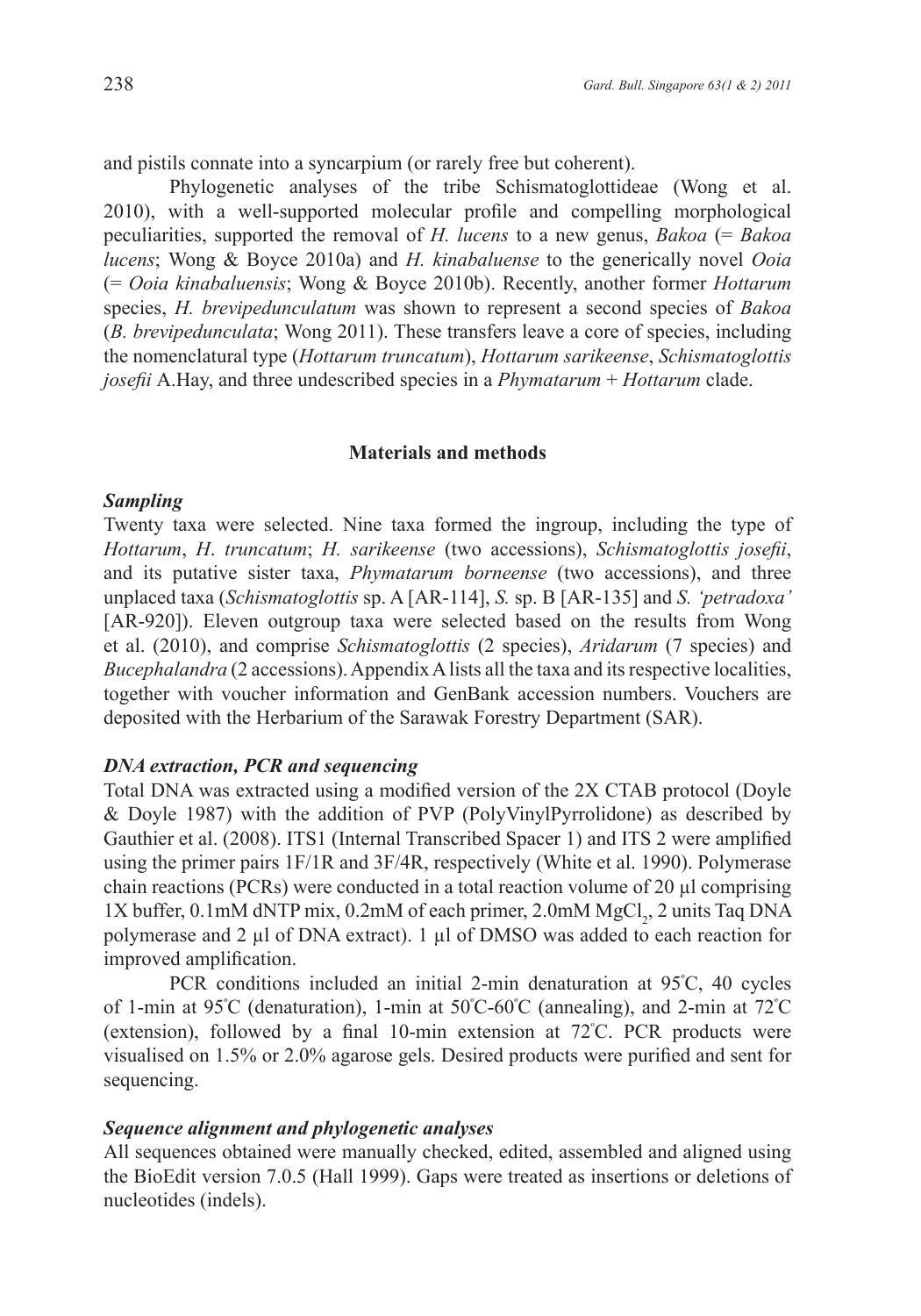Maximum parsimony (MP) analyses were performed using PAUP\* v.4.0b10 (Swofford 2002) according to the parameters described by Wong et al. (2010), except that 100,000 trees were saved at the second round of tree bisection-reconnection (TBR) branch swapping. Tree topologies were interpreted with bootstrap values generated from RAxML (Randomized Axelerated Maximum Likelihood; Stamatakis et al. 2008) for 100 replicates and repeated 10 times to generate 1000 replicates. Bootstrap support values were taken as weak  $(50-74%)$ , moderate  $(75-84%)$  or strong  $(85-100%)$  as applied by Richardson et al. (2000).

#### **Results and discussion**

# *Analysis of the ITS region*

Total aligned nucleotides for the ITS region for 20 taxa comprise 879 bp. The sequence length varies from 770 bp (*Aridarum crassum*, AR-1605) to 803 bp (*Phymatarum borneense*, AR-1931). A large deletion of indels (46 bp) was found in the type, *Hottarum truncatum* (AR-3080) at the position 159 to 204. Indels were found less beyond the position 500 bp for all 20 taxa. The ITS region was rich with the GC nucleotide. All characters are of the type 'unord' and have equal weight. 771 characters from the entire sequences are constant and 58 variables characters (6.6%) are parsimonyuninformative. The remaining 50 characters (5.7%) were parsimony-informative, resulting in 29 most parsimonious trees with a tree length of 136 steps, consistency index (CI) of 0.85 and a retention index (RI) of 0.82. These trees also generated a rescaled consistency index (RC) of 0.69 and homoplasy index (HI) of 0.15. CI and HI with the exclusion of uninformative characters were 0.72 and 0.28, respectively.

The tree topology of the maximum parsimony (MP) 50% majority rule (not shown) differed in the *Bucephalandra* + *Hottarum truncatum* (AR-3080) and the *Aridarum* clades formed, as compared with the maximum likelihood (ML) tree (Fig. 1) from RAxML. The bootstrap values (BS) for the MP tree were generated and stopped at 411 replicates due to computing limitations. Both MP and ML trees strongly support the previous phylogenetic study by Wong et al. (2010). *Schismatoglottis josefii* together with *H. sarikeense* formed a monophyletic clade (Clade A in Fig. 1) with parsimony bootstrap value,  $BS_{PA}$  and likelihood bootstrap value,  $BS_{ML}$  of 100%. Clade A is weakly associated with Clade B (37%  $BS<sub>M</sub>$ ). Clade B itself is well supported (85%) and comprises the three unplaced taxa (*Schismatoglottis* sp. A, *Schismatoglottis*  sp. B and *Schismatoglottis 'petradoxa'*). The *Schismatoglottis* sp. B groups with *Schismatoglottis 'petradoxa'* with weak  $BS_{p_A}$  and  $BS_{ML}$  of 60% and 72%, respectively. *Phymatarum borneense* (Clade D) is recovered as a monophyletic genus  $(BS_{p_A}/R)$  $BS<sub>ML</sub>=100%$ ). This genus is sister to the rest of the taxa including clusters containing *Hottarum truncatum* (type species of *Hottarum*) + *Aridarum* (Clade C). *Hottarum truncatum* (AR-3080) received low likelihood bootstrap support for its association with the *Aridarum* species ( $BS_{\text{MI}}$ =55%) in Clade C. As this is considered insignificant, the *Hottarum truncatum* + *Aridarum* clusters are taken as remaining unresolved.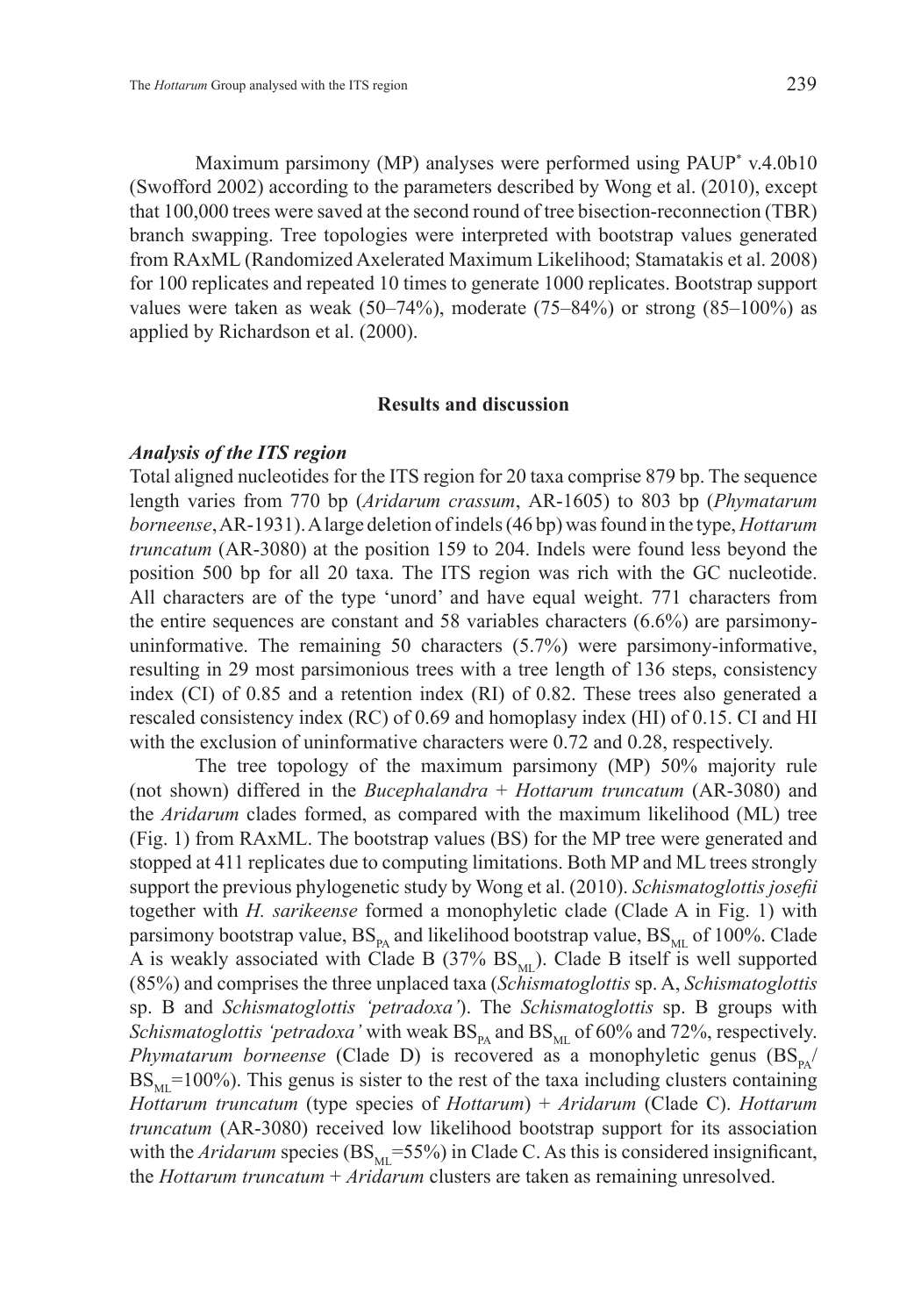

**Fig. 1.** The maximum likelihood tree obtained from RAxML with ITS sequences. Numbers next to branches are values for  $BS_{p_A}/BS_{M_L}$ .  $BS_{p_A}$  = bootstrap value for maximum parsimony.  $BS<sub>ML</sub>$  = bootstrap value for maximum likelihood.

#### **Conclusion**

*Hottarum truncatum* (=*Piptospatha truncata*, the type species for *Hottarum*), is shown to be separated from *H. sarikeense* in this study. The rest of the species formerly placed in *Hottarum* have been shown to be misplaced as well. The former *Hottarum* species: *H. lucens* (= *Piptospatha lucens*) and *H. brevipedunculatum* (= *Piptospatha brevipedunculata*) were transferred to a new genus, *Bakoa* P.C.Boyce & S.Y.Wong (Boyce & Wong 2008, Wong 2011) and *Hottarum kinabaluense* (= *P. kinabaluensis*) was transferred to a novel genus, *Ooia* (Wong & Boyce 2010b).

Although *H. truncatum* is sister to *Aridarum*, the weak likelihood bootstrap values do not support the placement of *Hottarum truncatum* within *Aridarum*. A group comprising *Schismatoglottis josefii* and *H. sarikeense*, and another group of 3 novel species from central Sarawak, are well supported clades (with 100% and 85% support, respectively). However, their generic assignment awaits the results of analyses with additional gene regions.

ACKNOWLEDGEMENTS. This study is a part of a larger research project forming the core of the first author's M.Sc. research in UNIMAS. This study is partially funded by the Ministry of Higher Education, Malaysia Fundamental Research Grant Scheme No. FRGS/01(12)/709/2009(25) under Sarawak Forestry Department Research Permit No. NPW.907.4.(IV)-133 and Park Permit No. 99/2009. The support from the Sarawak Forestry Department is gratefully acknowledged. The first author is grateful to the Singapore Botanic Gardens for the award of a bursary that enabled her attendance at the 8th Flora Malesiana Symposium, where this paper was presented.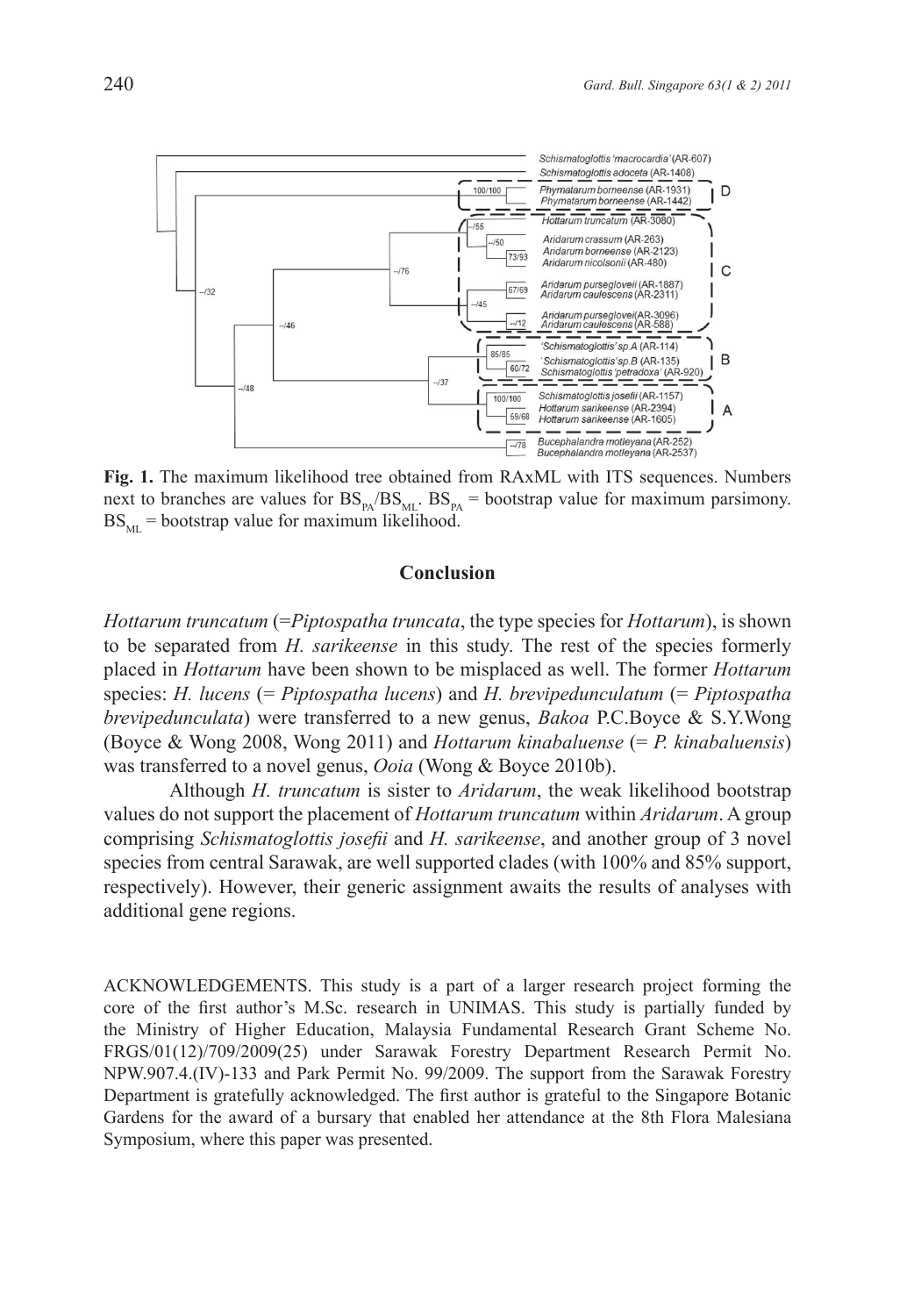# **References**

- Bogner, J. (1983) A new *Hottarum* (Araceae) species from Borneo. *Pl. Syst. Evol.* 142: 49–55.
- Bogner, J. (1984) Two new aroids from Borneo. *Pl. Syst. Evol.* 145: 159–164.
- Bogner, J. & Hay, A. (2000) Schismatoglottideae (Araceae) in Malesia 2: *Aridarum*, *Bucephalandra*, *Phymatarum* and *Piptospatha*. *Telopea* 9(1): 179–222.
- Bogner, J. & Hotta, M. (1983) A new *Hottarum* (Araceae) from Sarawak. *Bull. Mus. Nat. His. Nat. (Paris)* 4(5): 27–31.
- Boyce, P.C. & Wong, S.Y. (2008) Studies on Schismatoglottideae (Araceae) of Borneo VII: *Schottarum* and *Bakoa*, two new genera from Sarawak, Malaysian Borneo. *Bot. Stud.* 49: 393–404.
- Doyle, J.J. & Doyle, J.L. (1987) A rapid DNA isolation procedure for small quantities of fresh leaf tissue. *Phytochem. Bull.* 19: 11–15.
- Gauthier, M-P.L., Barabé, D. & Bruneau, A. (2008) Molecular phylogeny of the genus *Philodendron* (Araceae): Delimitation and infrageneric classification. *Bot. J. Linn. Soc.* 156: 13–27.
- Hall, T.A. (1999) BioEdit: a user-friendly biological sequence alignment editor and analysis program for Windows 95/98/NT. *Nucleic Acids Symp. Ser.* 41: 95–98.
- Hay, A. & Yuzammi (2000) Schismatoglottideae (Araceae) in Malesia I *Schismatoglottis*. *Telopea* 9(1): 1–177.
- Mayo, S.J., Bogner, J. & Boyce, P.C. (1997) *The Genera of Araceae*, p. 370. Kew: Royal Botanic Gardens, Kew.
- Okada, H. & Mori, Y. (2000) Three new species of Schismatoglottideae, Araceae, from Borneo. *Acta Phytotax. Geobot.* 51(1): 1–9.
- Richardson, J.E., Fay, M.F., Cronk, Q.C.B., Bowman, D. & Chase, M.W. (2000) A phylogenetic analysis of Rhamnaceae using *rbc*L and *trn*L-F plastid DNA sequences. *Amer. J. Bot.* 87(9): 1309–1324.
- Stamatakis, A., Hoover, P. & Rougemont, J. (2008) A rapid bootstrap algorithm for the RAxML Web-serves. *Syst. Biol.* 75(5): 758–771.
- Swofford, D.L. (2002) *PAUP\*: Phylogenetic Analysis Using Parsimony (\* And Other Methods), version 4.0 beta 10*. Massachusetts, Sunderland: Sinauer Associates.
- White, T.J., Bruns, T., Lee, S. & Taylor, J. (1990) Amplification and direct sequencing of fungal ribosomal RNA genes for phylogenetics. In: Innia, M., Gelfand, D.H., Sninsky, J.J. & White, T.J. (eds) *PCR Protocols*, pp 315–322. California, San Diego: Academic Press.
- Wong, S.Y. (2011) Studies on Schismatoglottideae (Araceae) of Borneo XV: A second species of *Bakoa* from Indonesian Borneo. *Acta Phytotax. Geobot.* 61(3):127– 129.
- Wong, S.Y. & Boyce, P.C. (2010a) Studies on Schismatoglottideae (Araceae) of Borneo IX: A new genus, *Hestia*, and resurrection of *Apoballis*. *Bot. Stud*. 51: 249–255.
- Wong, S.Y. & Boyce, P.C. (2010b) Studies on Schismatoglottideae (Araceae) of Borneo XI: *Ooia*, a new genus and a new generic delimitation of *Piptospatha*. *Bot. Stud.* 51: 543–552.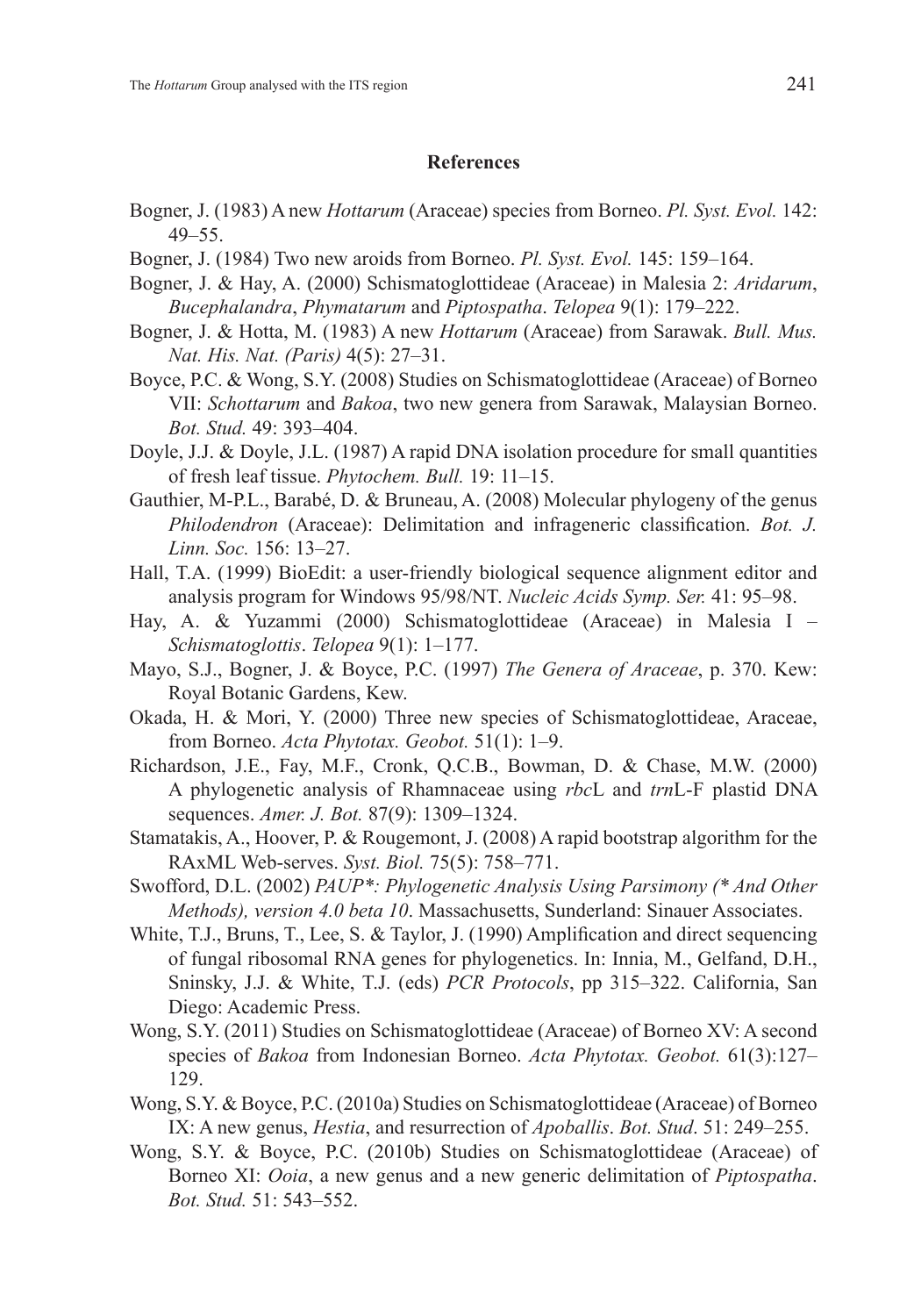# Wong, S.Y., Boyce, P.C., Othman, A.S. & Leaw, C.P. (2010) Molecular phylogeny of tribe Schimatoglottidae based on two plastid markers and recognition of a new tribe, Philonotieae, from the neotropics. *Taxon* 59(1): 117–124.

**Appendix A.** Taxa included in the study: GenBank accession numbers for sequences used, voucher specimen numbers and collection localities. *'Schismatoglottis'* = unplaced and undescribed taxa; '*macrocardia'* and *'petradoxa'* = nomenclatural taxa yet to be described; taxa are arranged alphabetically following the taxonomic position of Mayo et al. (1997), Bogner  $\&$ Hay (2000), Hay & Yuzammi (2000) and Wong et al. (2010).

| Species                 | GenBank<br>accession<br>no. | Voucher<br>number | Collection locality / coordinates                                                                                |
|-------------------------|-----------------------------|-------------------|------------------------------------------------------------------------------------------------------------------|
| Aridarum borneense      | JN544438                    | AR-2123           | Sungai Bungen, Kubah National<br>Park, Matang, Kuching, Sarawak,<br>01°36'30.9"N 110°11'35.0"E                   |
| Aridarum caulescens     | JN544440                    | $AR-2311$         | Melinau Gorge, Mulu National Park,<br>Nanga Medamit, Limbang, Sarawak,<br>GPS position not available.            |
| Aridarum caulescens     | JN544428                    | AR-588            | Bukit Satiam, Bintulu, Sarawak,<br>02°58'47.6"N 112°56' 37.5"E                                                   |
| Aridarum crassum        | JN544426                    | $AR-263$          | Gunung Gaharu, Pantu, Sri Aman,<br>Sarawak, 01°01'19.5"N 110°52'52.8"E                                           |
| Aridarum nicolsonii     | JN544427                    | AR-480            | Trail above Camp Permai, Santubong,<br>Kuching, Sarawak, 01°45'49.0"N<br>110°19'07.4"E                           |
| Aridarum purseglovei    | JN544435                    | AR-1887           | Bukit Satiam, Bintulu, Sarawak,<br>02°59'13.3"N 112°55'57.5"E                                                    |
| Aridarum purseglovei    | JN544444                    | AR-3096           | Sg. Likau, GT Plantations, Tatau,<br>Bintulu, Sarawak, 02° 43' 53.6"N<br>113°25'19.1"E                           |
| Bucephalandra motleyana | JN544425                    | AR-252            | Gunung Gaharu, Pantu, Sri Aman,<br>Sarawak, 01°02'39.5"N 110°53'18.3"E                                           |
| Bucephalandra motleyana | JN544442                    | AR-2537           | Bukit Kelam, Sintang, Kalimantan<br>Barat, Indonesia, 00°05'30.1"N<br>111°39'03.3"E                              |
| Hottarum sarikeense     | JN177489                    | AR-2394           | Sg. Pedali, Lubok Antu, Sri Aman,<br>Sarawak, 01°11'58.9"N 112°03'27.0"E                                         |
| Hottarum sarikeense     | JN544434                    | AR-1605           | Sg. Lepong, Sarikei, Sarawak,<br>01°57'12.9"N 111°30'34.9"E                                                      |
| Hottarum truncatum      | JN544443                    | AR-3080           | Sg. Pandan Kecil, Trail behind Camp<br>C, GT Plantations, Tatau, Bintulu,<br>Sarawak, 02°42'40.1"N 113°20'37.9"E |